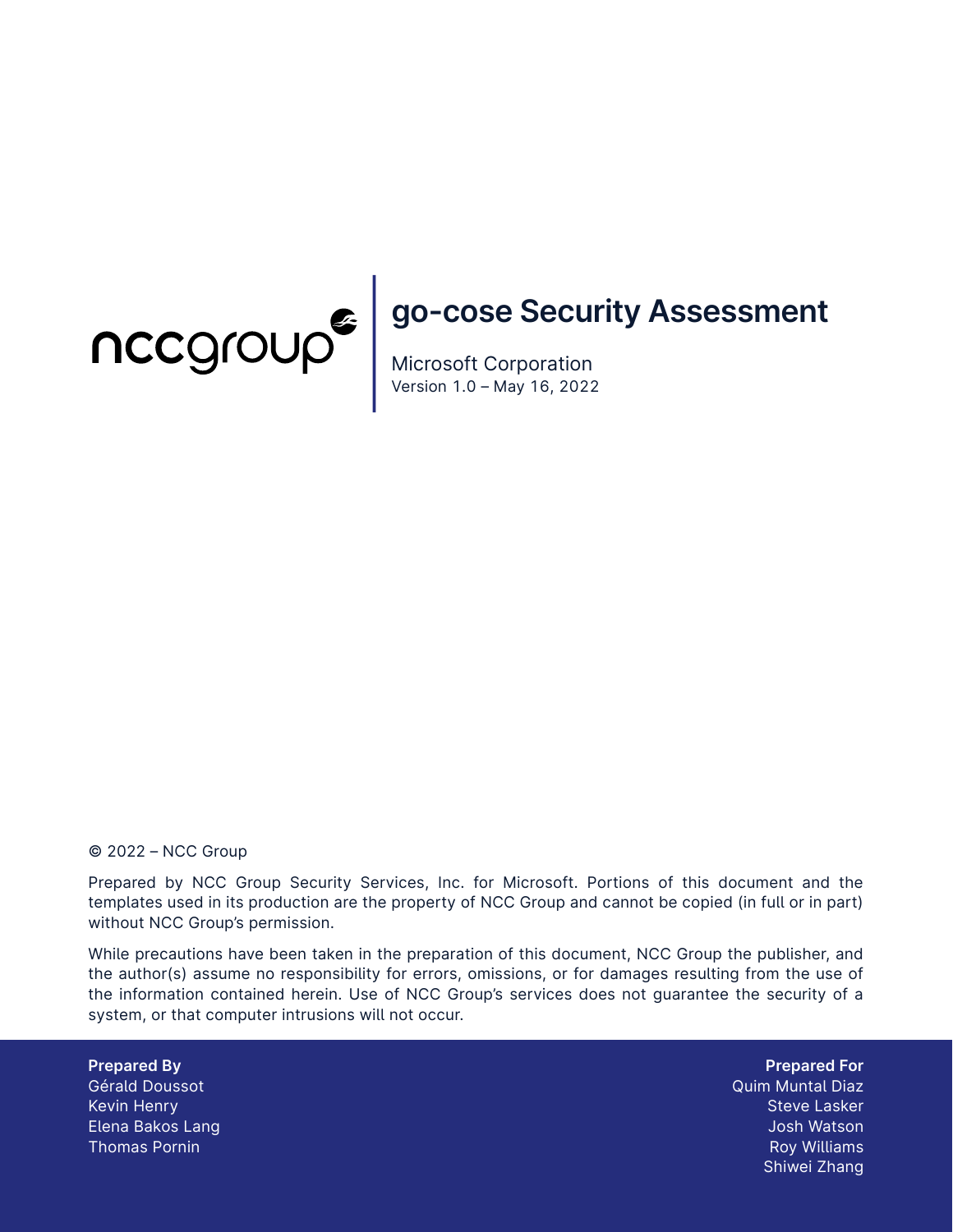# **1 Executive Summary**

### **Synopsis**

Between the days of April 25th and May 6th, 2022, four (4) consultants from NCC Group engaged in a security assessment for a total of fifteen (15) person-days of effort reviewing Microsoft's contributions to the go-cose library, a Go library implementing signing and verification for CBOR Object Signing and Encryption (COSE), as specified in [RFC 8152](https://datatracker.ietf.org/doc/html/rfc8152). This library focuses on a minimal feature set to enable the signing and verification of COSE messages using a single signer, aka "sign1".

The purpose of this assessment was to identify cryptographic vulnerabilities and application-level security issues that could adversely affect the security of the go-cose library. This assessment was performed by NCC Group under the guidelines provided in the statement of work for the engagement.

#### **Scope**

NCC's evaluation included:

- [github.com/veraison/go-cose](https://github.com/veraison/go-cose/tree/8cef769ef52c8fc111a8b1e4da83649f1cb170d0), commit 8cef769 : Primary target of review; a fork of the go-cose library implementing "sign1" functionality.
- [github.com/fxamacker/cbor](https://github.com/fxamacker/cbor), v2.4.0: The CBOR library utilized by go-cose . Review was limited to portions of the API and library functions used directly by go-cose .

### **Testing Methods**

Testing was performed using NCC Group's standard methodology for a code-assisted review. Microsoft provided NCC Group with access to source code and documentation in order to improve the effectiveness of the testing. NCC Group's consultants used a combination of manual test techniques and proprietary and public automated tools throughout the assessment. The following aspects of go-cose were reviewed as part of this assessment:

- Information leaks through exposed files, APIs, inappropriate error handling, and more
- Business logic and ability to make unauthorized changes
- Encoding-related issues, such as message canonicalization and serialization attacks •
- Identification of threats to the cryptosystem and the risks associated with threats, such as ways for an attacker to:
	- Obtain inappropriate access to cryptographic keys and sensitive and/or protected information
	- Tamper or otherwise influence protected information ◦
- Implementation of cryptographic primitives, including the following:
	- Selection of cryptographic primitives and algorithms
	- Appropriate use of standard libraries or implementations ◦
	- Validation of parameters to cryptographic algorithms ◦
	- Use of random numbers for cryptographic operations ◦
- Cryptographic protocol sequences and data flows, including the following:
	- Authentication and/or identification of protocol participants ◦
	- State management, with emphasis on invalid state transitions ◦
	- Malicious tampering, re-ordering, and replaying of protocol messages ◦
- Side channels in cryptographic primitives and protocols:
	- Timing attacks at the protocol, primitive, and underlying library level ◦
	- Oracle attacks, such as the use of padding and compression oracles ◦

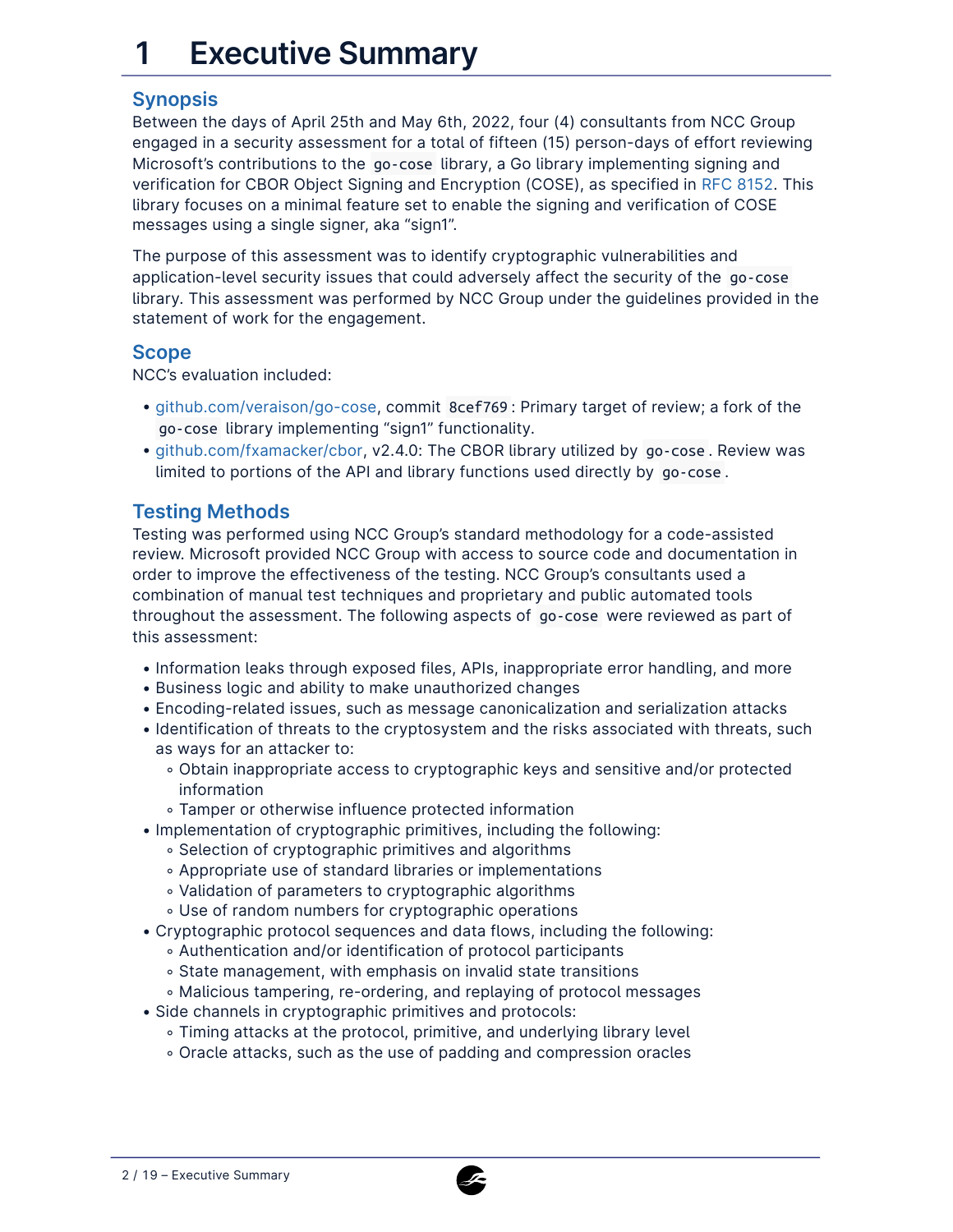### **Key Findings**

During the assessment, NCC Group identified:

- 1. One informational finding, [Signature Size May Be Incorrect For Some Curves:](#page-5-0) For some elliptic curves, the encoded signature size may be incorrect, leading to interoperability issues or rare failures. The standard NIST curves (P-256, P-384 and P-521) are not affected. This issues has subsequently been fixed.
- 2. A detailed listing of requirements and recommendations from [RFC 8152](https://datatracker.ietf.org/doc/html/rfc8152) relevant to gocose , with an explanation of how go-cose has addressed them, where applicable.
- A detailed documentation review and minor comments that did not warrant standalone 3. findings, but that are likely of interest to the go-cose team.

### **Strategic Recommendations**

Upon completion of the assessment, all findings were reported to Microsoft along with recommendations:

- Ensure all function documentation is consistent, clear, and concise. In general, functions and requirements are well-documented, but an editing pass for correct grammar and consistency would improve the quality of the documentation.
- Consider providing safer interfaces for common user-facing functionality. Features such as new algorithm registration may be unsafe in some situations, such as in multithreaded contexts. Adherence to RFC requirements also relies on the user not modifying a message after signing, which suggests a SignAndMarshalCBOR() interface may be safer than distinct Sign() and MarshalCBOR() functions for the "sign1" use case.
- It was observed that the library supports duplicate labels across the protected and unprotected portions of the header, in direct contradiction to the RFC. While the provided interface within the library facilitates safe usage, higher level libraries may merge header fields, potentially creating ambiguity. Consider enforcing uniqueness of labels across the entire header or updating documentation to clearly highlight the implemented behavior.

### **Retest Results**

Following initial reporting of these issues to Microsoft, NCC Group reviewed several pull requests in accordance with the above methodology and observed that the reported issues were effectively addressed.

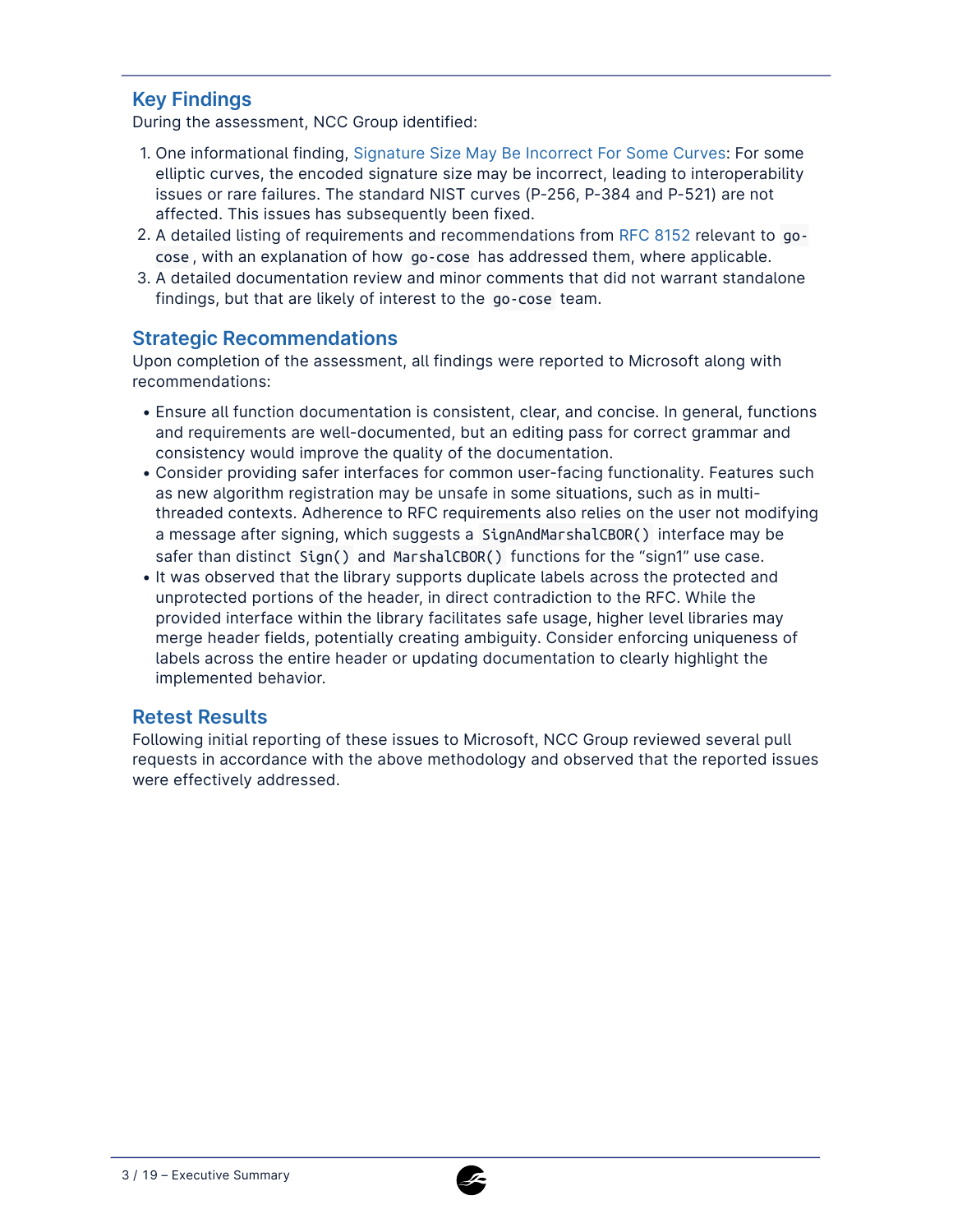# **2 Dashboard**

| <b>Target Data</b> |                         | <b>Engagement Data</b> |                            |
|--------------------|-------------------------|------------------------|----------------------------|
| <b>Name</b>        | go-cose                 | <b>Type</b>            | <b>Security Assessment</b> |
| <b>Type</b>        | <b>Security Library</b> | <b>Method</b>          | Cose-assisted              |
| <b>Platforms</b>   | G٥                      | Date                   | $2022 - 04 - 20$           |
| Environment        | Local                   | <b>Consultants</b>     | 4                          |

## **Targets**

**veraison / go-cose** A fork of the go-cose library that adds sign1 support.

# **Finding Breakdown**

| <b>Critical issues</b> |   |
|------------------------|---|
| High issues            | O |
| Medium issues          |   |
| Low issues             |   |
| Informational issues   |   |
| <b>Total issues</b>    |   |

## **Category Breakdown**

| Cryptography    |           |        |            |                |  |
|-----------------|-----------|--------|------------|----------------|--|
| $\Box$ Critical | $\P$ High | Medium | <b>Low</b> | ∣Informational |  |

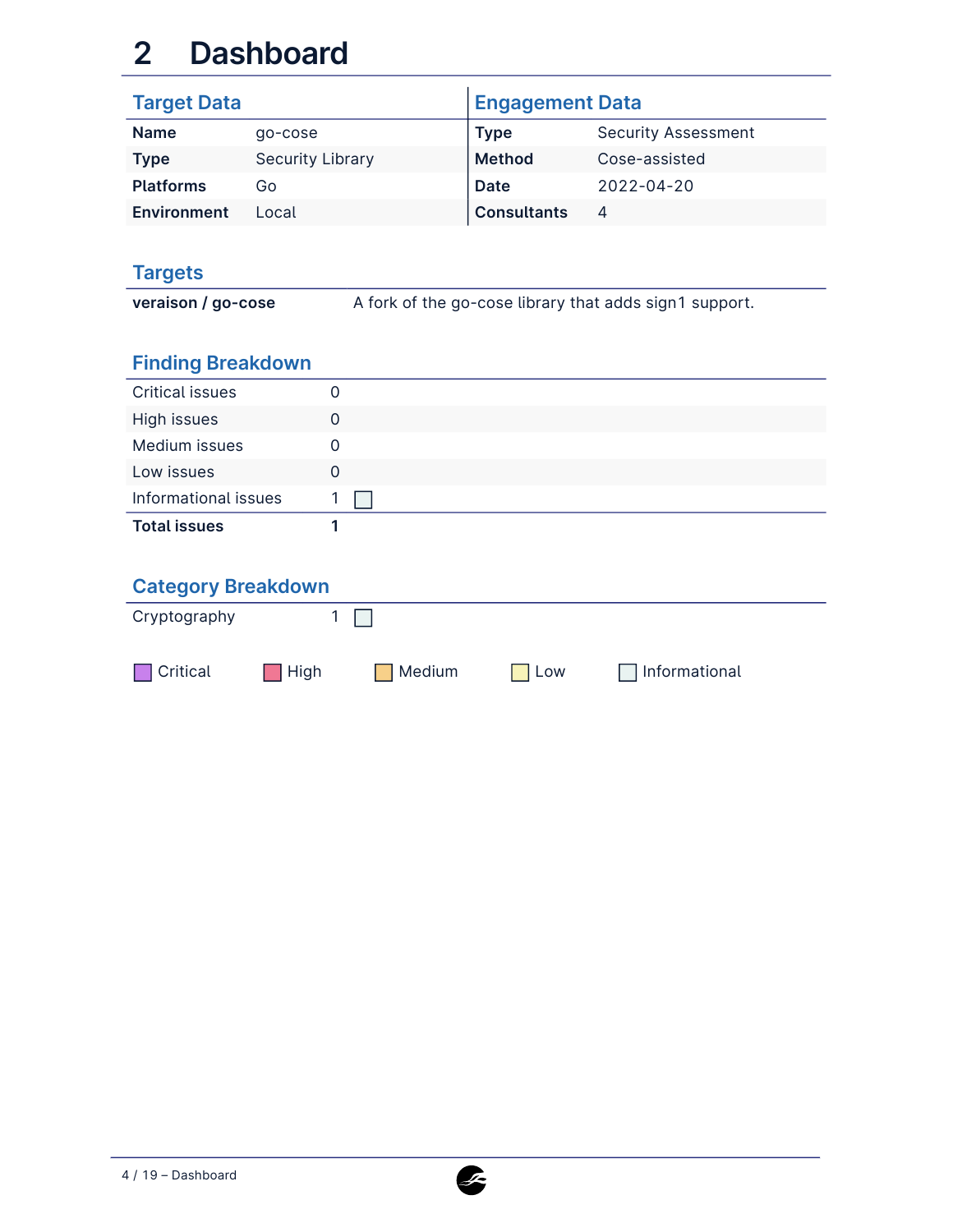# **3 Table of Findings**

For each finding, NCC Group uses a composite risk score that takes into account the severity of the risk, application's exposure and user population, technical difficulty of exploitation, and other factors.

| Title                                           | <b>Status</b> |     | Risk |
|-------------------------------------------------|---------------|-----|------|
| Signature Size May Be Incorrect For Some Curves | Fixed         | 6XB | Info |

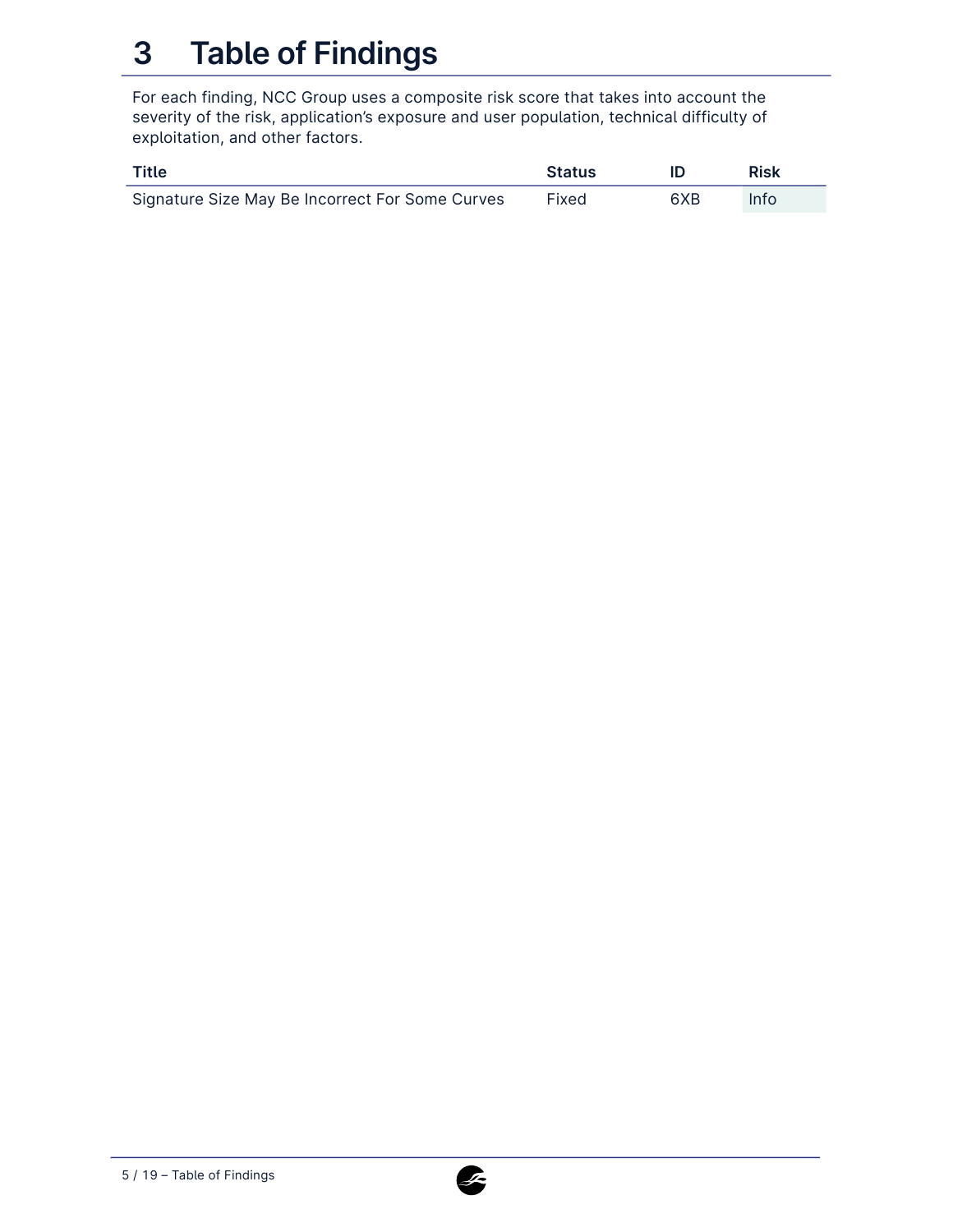# **4 Finding Details**

# <span id="page-5-0"></span>**Signature Size May Be Incorrect For Some Info Curves**

| <b>Overall Risk</b> Informational |     |               | Finding ID NCC-E002762-6XB   |
|-----------------------------------|-----|---------------|------------------------------|
| Impact                            | Low |               | <b>Category</b> Cryptography |
| <b>Exploitability None</b>        |     | <b>Status</b> | Fixed                        |

#### **Impact**

For some elliptic curves, the encoded signature size may be incorrect, leading to interoperability issues or rare failures. The standard NIST curves (P-256, P-384 and P-521) are not affected.

#### **Description**

An ECDSA signature consists of a pair of integers (*r*, *s*); the two integers are in the 1 to *q*-1 range, where *q* is the order of the subgroup of the elliptic curve in which the signature is computed. In COSE, such a signature is encoded into bytes using the following process, described in [RFC 8152](https://datatracker.ietf.org/doc/html/rfc8152#section-8.1):

The signature algorithm results in a pair of integers (R, S). These integers will be the same length as the length of the key used for the signature process. The signature is encoded by converting the integers into byte strings of the same length as the key size. The length is rounded up to the nearest byte and is left padded with zero bits to get to the correct length. The two integers are then concatenated together to form a byte string that is the resulting signature.

Using the function defined in [RFC8017], the signature is: Signature =  $I20SP(R, n)$  | I2OSP(S, n) where  $n =$  ceiling(key\_length / 8)

Neither the notion of "key size" nor the key\_length value are defined in RFC 8152; thus, the expected length of each half of the signature is ambiguous (this is arguably a defect of the RFC itself). Since the integers are taken modulo the curve subgroup order (*q*), it would be natural to use the size of that order as the key\_length value. The go-cose implementation, however, uses the BitSize curve parameter:

```
n := (curve. Parameters().BitSize + 7) / 8
```
In the Go API, the BitSize value is really the [size \(in bits\) of the finite field](https://pkg.go.dev/crypto/elliptic@go1.18.1#CurveParams) in which curve point coordinates are defined, not the size of the curve (sub)group order. The subgroup order may be shorter than the field, especially when the subgroup of interest is not the complete curve (i.e. the *cofactor* is not equal to 1); if the subgroup order is at least 1 *byte* shorter than the field, then go-cose may reject signatures generated by third-party implementations, and similarly go-cose may produce signatures that third-party implementations may reject. It may also be that the curve order is up to 1 bit larger than the field size; in that case, the computed *r* or *s* might fail to be encodable within the computed size of n bytes, leading to a signature process failure.

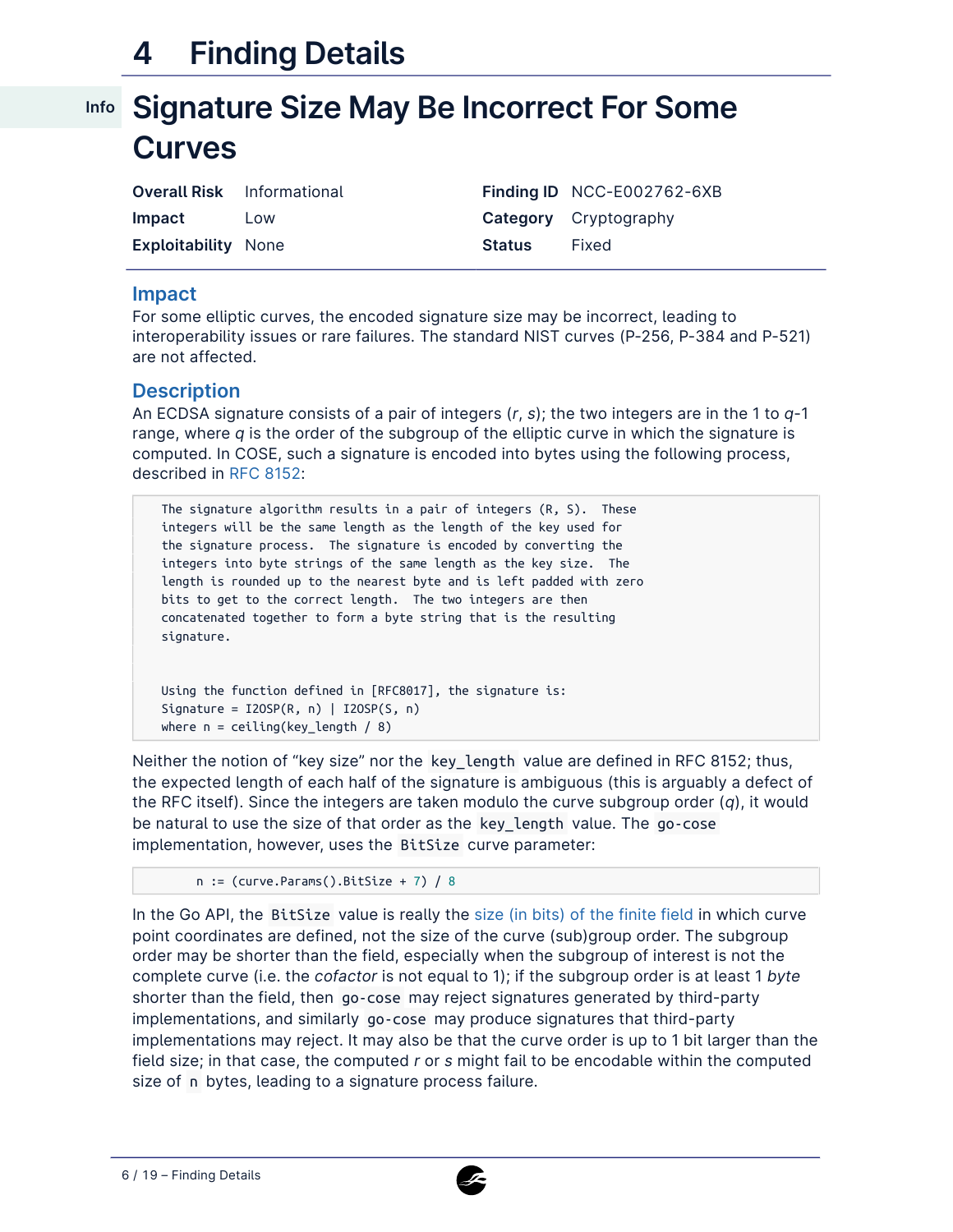For the usual NIST curves with prime order fields (P-256, P-384 and P-521), the field modulus and the curve order have exactly the same size (256, 384 and 521 bits, respectively), and are thus not impacted.

### **Recommendation**

The length of the curve subgroup order should be used instead ( curve.Params().N.BitLen() ).

### **Location**

[ecdsa.go, lines 99 and 113](https://github.com/veraison/go-cose/blob/8cef769ef52c8fc111a8b1e4da83649f1cb170d0/ecdsa.go#L99)

#### **Retest Results**

#### **2022-05-04 – Fixed**

This issue was filed on GitHub: <https://github.com/veraison/go-cose/issues/59>, resulting in the following pull request implementing the recommendation: [https://github.com/veraison/](https://github.com/veraison/go-cose/pull/60/commits) [go-cose/pull/60/commits](https://github.com/veraison/go-cose/pull/60/commits).

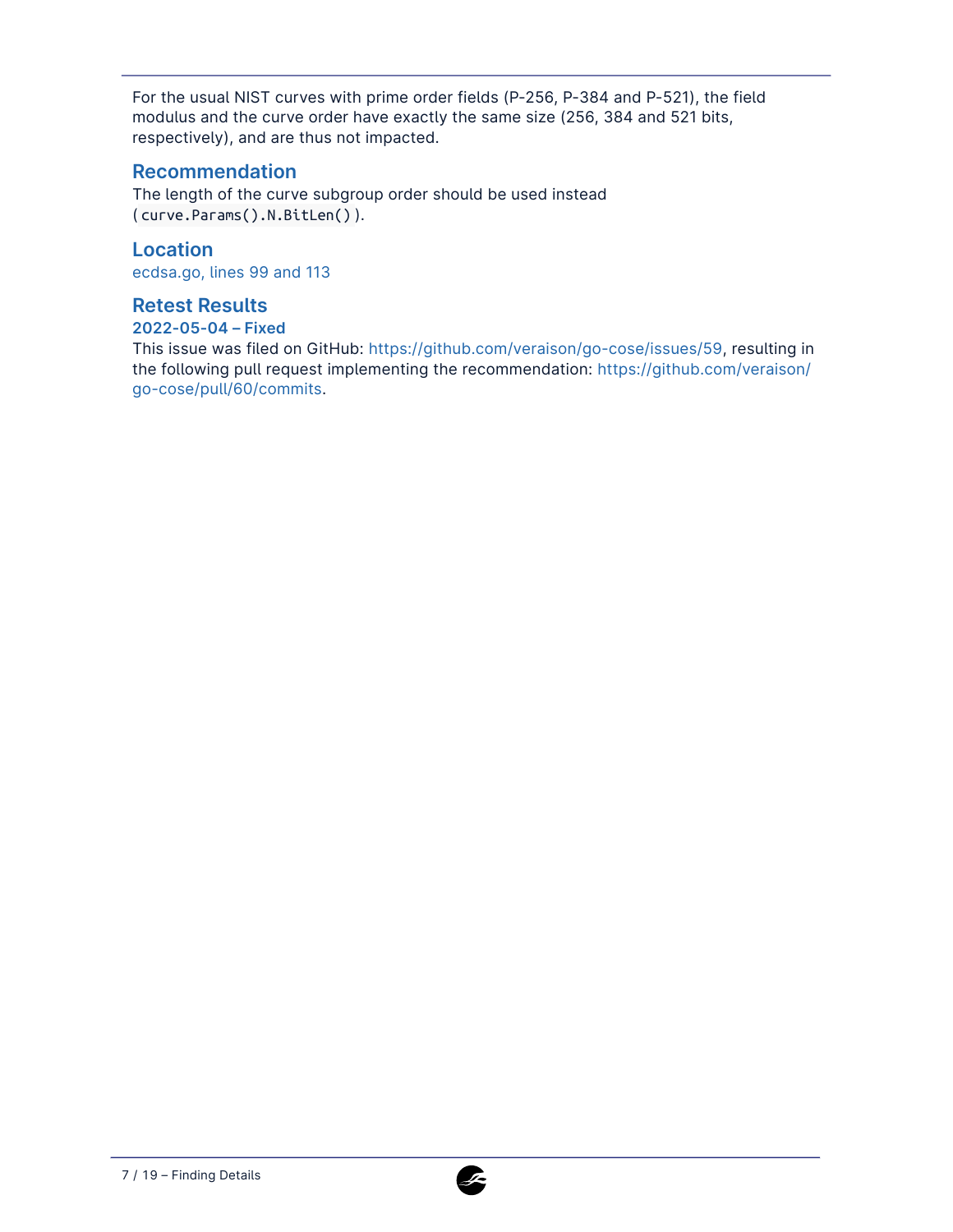# **5 Finding Field Definitions**

The following sections describe the risk rating and category assigned to issues NCC Group identified.

### **Risk Scale**

NCC Group uses a composite risk score that takes into account the severity of the risk, application's exposure and user population, technical difficulty of exploitation, and other factors. The risk rating is NCC Group's recommended prioritization for addressing findings. Every organization has a different risk sensitivity, so to some extent these recommendations are more relative than absolute guidelines.

#### **Overall Risk**

Overall risk reflects NCC Group's estimation of the risk that a finding poses to the target system or systems. It takes into account the impact of the finding, the difficulty of exploitation, and any other relevant factors.

| Rating               | <b>Description</b>                                                                                                                                                                                        |
|----------------------|-----------------------------------------------------------------------------------------------------------------------------------------------------------------------------------------------------------|
| <b>Critical</b>      | Implies an immediate, easily accessible threat of total compromise.                                                                                                                                       |
| <b>High</b>          | Implies an immediate threat of system compromise, or an easily<br>accessible threat of large-scale breach.                                                                                                |
| <b>Medium</b>        | A difficult to exploit threat of large-scale breach, or easy compromise of<br>a small portion of the application.                                                                                         |
| Low                  | Implies a relatively minor threat to the application.                                                                                                                                                     |
| <b>Informational</b> | No immediate threat to the application. May provide suggestions for<br>application improvement, functional issues with the application, or<br>conditions that could later lead to an exploitable finding. |

#### **Impact**

Impact reflects the effects that successful exploitation has upon the target system or systems. It takes into account potential losses of confidentiality, integrity and availability, as well as potential reputational losses.

| Rating        | <b>Description</b>                                                                                                                                            |
|---------------|---------------------------------------------------------------------------------------------------------------------------------------------------------------|
| <b>High</b>   | Attackers can read or modify all data in a system, execute arbitrary code on<br>the system, or escalate their privileges to superuser level.                  |
| <b>Medium</b> | Attackers can read or modify some unauthorized data on a system, deny<br>access to that system, or gain significant internal technical information.           |
| Low           | Attackers can gain small amounts of unauthorized information or slightly<br>degrade system performance. May have a negative public perception of<br>security. |

#### **Exploitability**

Exploitability reflects the ease with which attackers may exploit a finding. It takes into account the level of access required, availability of exploitation information, requirements relating to social engineering, race conditions, brute forcing, etc, and other impediments to exploitation.

| Rating      | <b>Description</b>                                                                                       |
|-------------|----------------------------------------------------------------------------------------------------------|
| <b>High</b> | Attackers can unilaterally exploit the finding without special permissions or<br>significant roadblocks. |

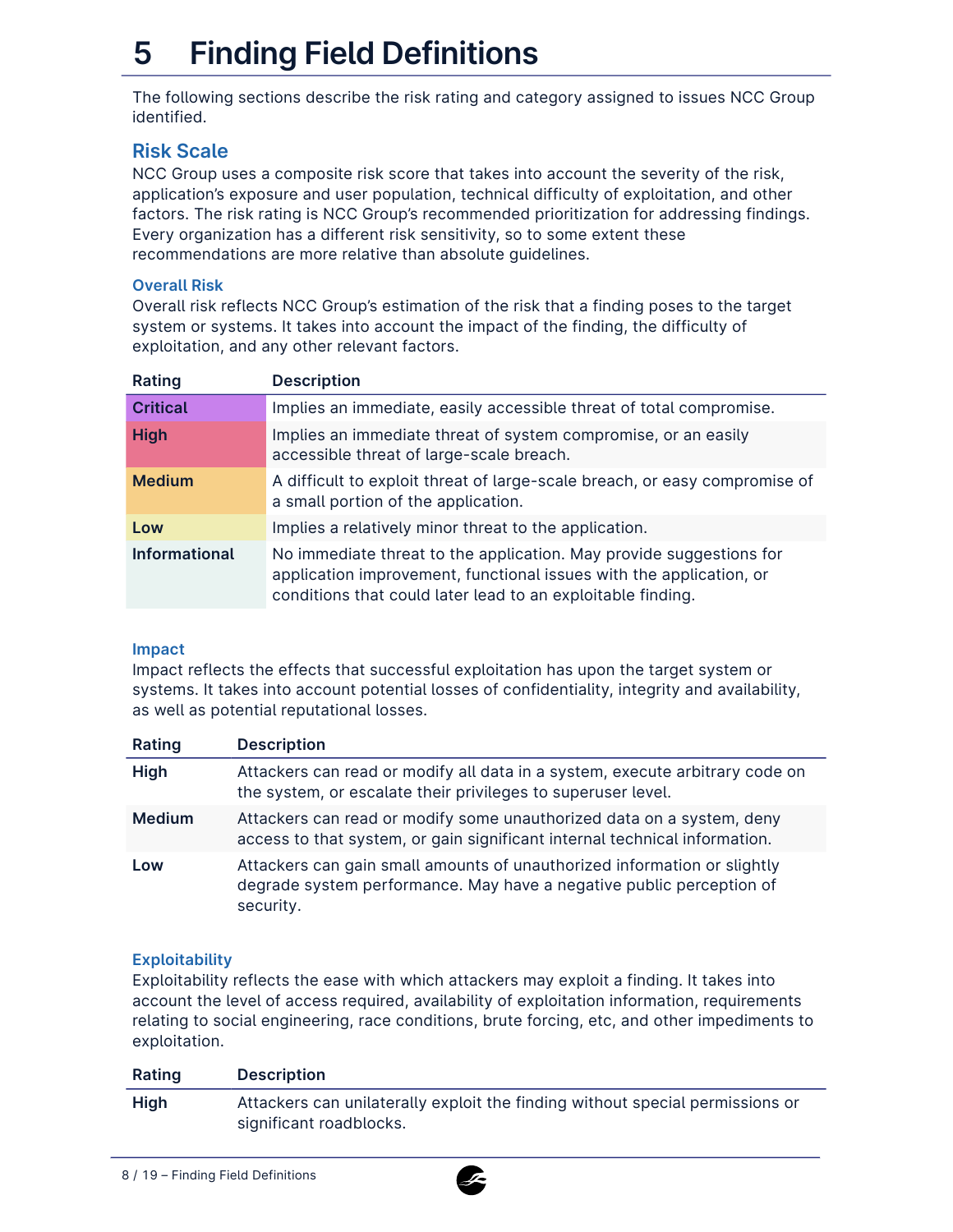| Rating        | <b>Description</b>                                                                                                                                                                                                   |
|---------------|----------------------------------------------------------------------------------------------------------------------------------------------------------------------------------------------------------------------|
| <b>Medium</b> | Attackers would need to leverage a third party, gain non-public information,<br>exploit a race condition, already have privileged access, or otherwise<br>overcome moderate hurdles in order to exploit the finding. |
| Low           | Exploitation requires implausible social engineering, a difficult race condition,<br>guessing difficult-to-guess data, or is otherwise unlikely.                                                                     |

### **Category**

NCC Group categorizes findings based on the security area to which those findings belong. This can help organizations identify gaps in secure development, deployment, patching, etc.

| <b>Category Name</b>        | <b>Description</b>                                                      |
|-----------------------------|-------------------------------------------------------------------------|
| <b>Access Controls</b>      | Related to authorization of users, and assessment of rights.            |
| <b>Auditing and Logging</b> | Related to auditing of actions, or logging of problems.                 |
| <b>Authentication</b>       | Related to the identification of users.                                 |
| Configuration               | Related to security configurations of servers, devices, or<br>software. |
| Cryptography                | Related to mathematical protections for data.                           |
| <b>Data Exposure</b>        | Related to unintended exposure of sensitive information.                |
| <b>Data Validation</b>      | Related to improper reliance on the structure or values of data.        |
| <b>Denial of Service</b>    | Related to causing system failure.                                      |
| <b>Error Reporting</b>      | Related to the reporting of error conditions in a secure fashion.       |
| Patching                    | Related to keeping software up to date.                                 |
| <b>Session Management</b>   | Related to the identification of authenticated users.                   |
| <b>Timing</b>               | Related to race conditions, locking, or order of operations.            |

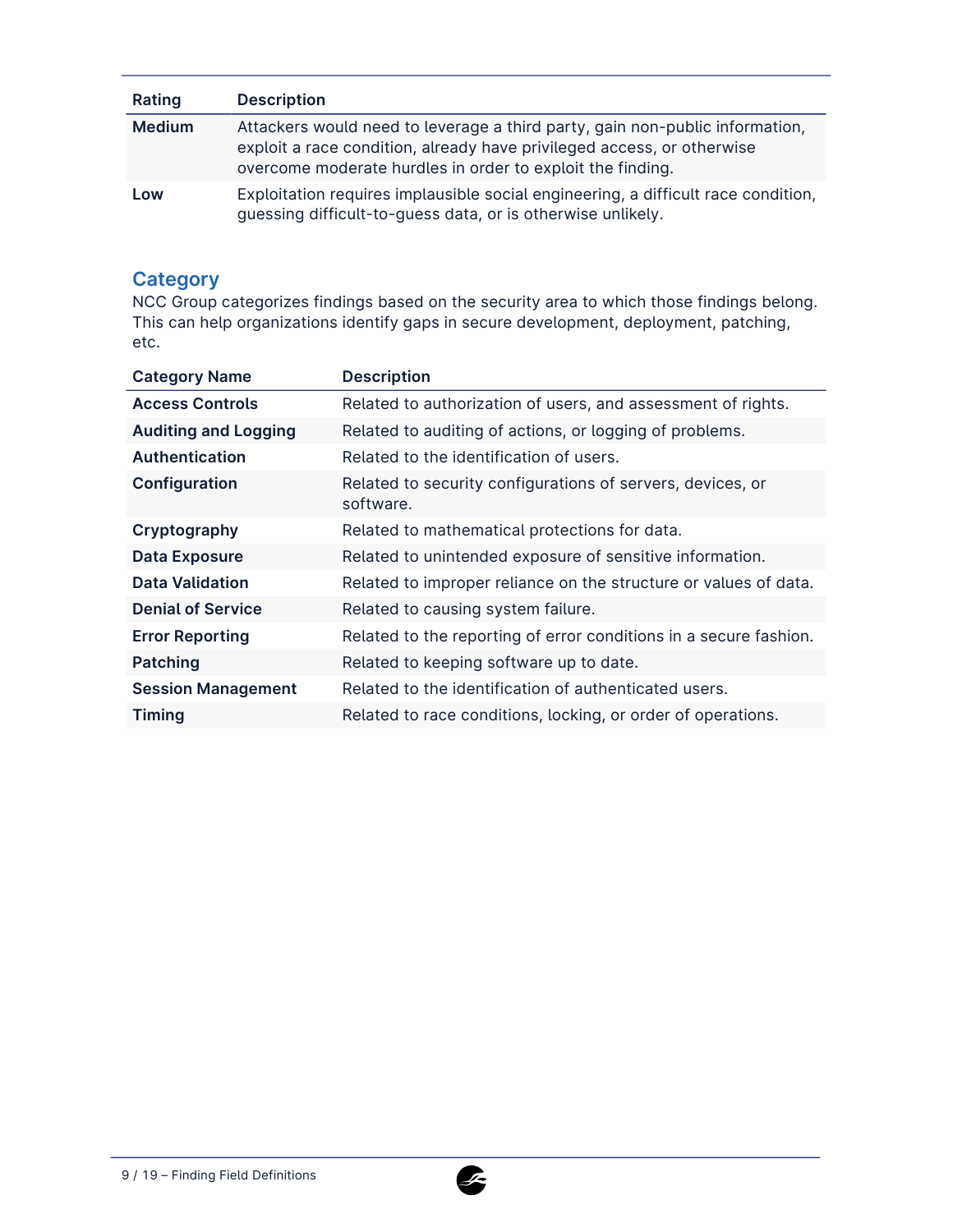# **6 RFC 8152 Requirements Review**

This section surveys formal requirements (e.g., MUST, MUST NOT) and SHOULD statements from the RFC and highlights how go-cose has addressed them.

#### **Valid Map Labels**

The presence of a label in a COSE map that is not a string or an integer is an error. Applications can either fail processing or process messages with incorrect labels; however, they MUST NOT create messages with incorrect labels. ([Section 1.4\)](https://datatracker.ietf.org/doc/html/rfc8152#section-1.4)

When constructing headers, the library provides a validateHeaderLabel() function to enforce this requirement; see *[headers.go](https://github.com/veraison/go-cose/blob/8cef769ef52c8fc111a8b1e4da83649f1cb170d0/headers.go#L334-#L375)*:

```
334
// validateHeaderLabel validates if all header labels are integers or strings.
335
//
336
// label = int / tstr
337
//
338
// Reference: https://datatracker.ietf.org/doc/html/rfc8152#section-1.4
339
func validateHeaderLabel(h map[interface{}]interface{}) error {
```
This function returns an error if the label is not an 8-64-bit uint , int , or a string . Note that a uint64 label will be converted to an int64 without any overflow check. Checks are enforced in MarshalCBOR() for both protected and unprotected headers, thereby satisfying the "MUST NOT" portion of this requirement.

For incoming messages, the function UnmarshalCBOR() for both protected and unprotected headers calls validateHeaderLabelCBOR() , which in turn unmarshals the elements of the provided map if and only if the labels are of type uint , int or string , and also protects against potential integer overflow from the parsed label.

#### **Header Parameters**

protected: Contains parameters about the current layer that are to be cryptographically protected. This bucket MUST be empty if it is not going to be included in a cryptographic computation. This bucket is encoded in the message as a binary object. This value is obtained by CBOR encoding the protected map and wrapping it in a bstr object. ([Section 3](https://datatracker.ietf.org/doc/html/rfc8152#section-3))

The user-facing API expects the user to:

- 1. Create/retrieve signer information (e.g., a private key);
- 2. Create and populate a Sign1Message object;
- Sign the message; 3.
- 4. Marshal (CBOR encode) the message.

Marshal will fail if a signature is not set, which ensures the user has called Sign() previously. The Sign() function will confirm that the signing algorithm appears in the protected header and matches the algorithm of the provided key. If the algorithm is missing, the protected header will be populated with the signing algorithm of the provided signing key. Therefore, use of the above sequence of API calls will ensure that the protected header is always non-empty if it is involved in a cryptographic computation.

The library *does not* prevent a user from manually populating the signature field or modifying the protected header after calling Sign() to potentially violate this requirement. Such modifications would cause signature validations to fail.

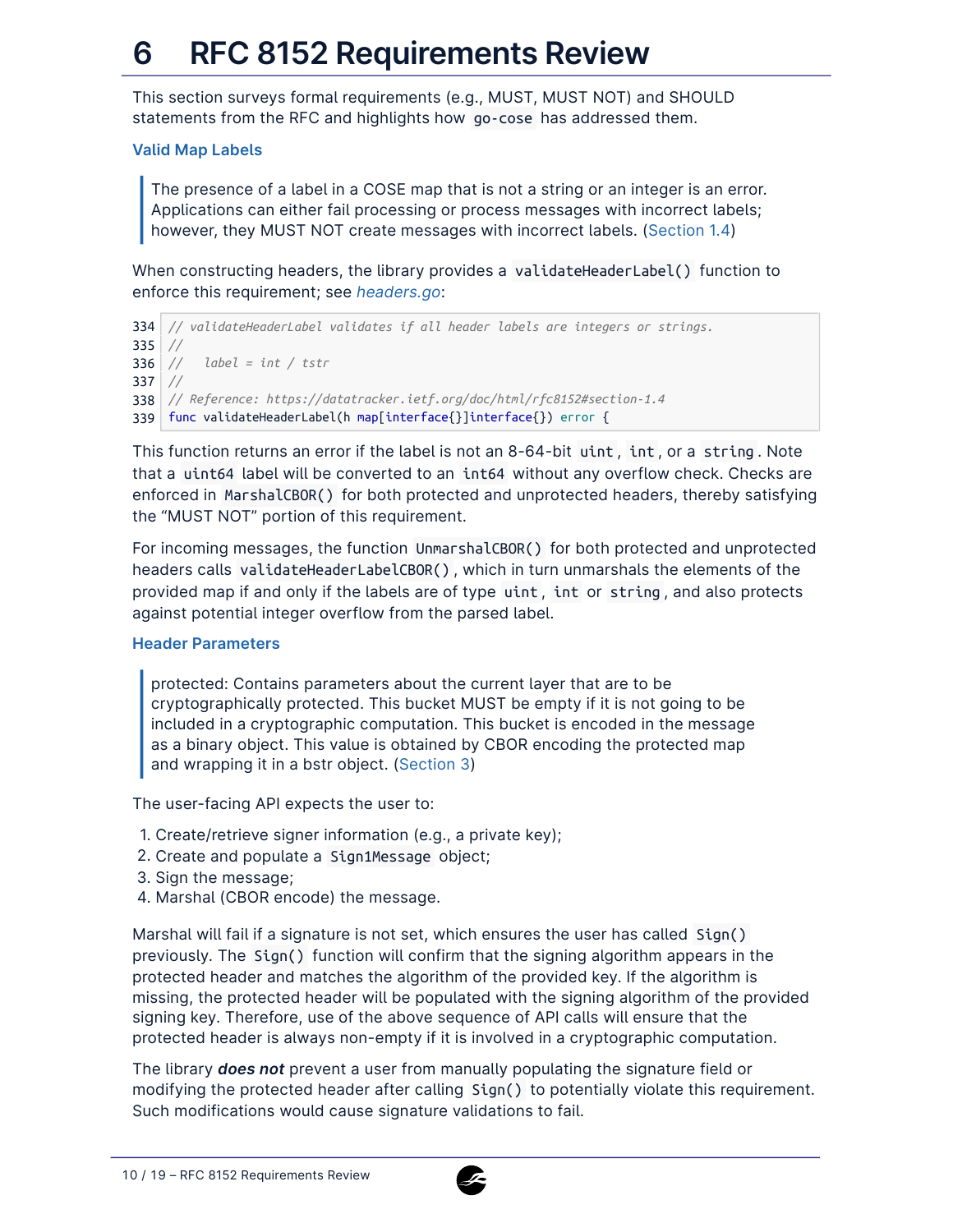#### **Encoding of Maps**

Senders SHOULD encode a zero-length map as a zero-length string rather than as a zero-length map (encoded as h'a0'). The zero-length binary encoding is preferred because it is both shorter and the version used in the serialization structures for cryptographic computation. After encoding the map, the value is wrapped in the binary object. ([Section 3\)](https://datatracker.ietf.org/doc/html/rfc8152#section-3)

The above requirement is implemented by MarshalCBOR() for a protected header, where the encoded header is set to a zero-length string if the header map is empty; see *[headers.go](https://github.com/veraison/go-cose/blob/8cef769ef52c8fc111a8b1e4da83649f1cb170d0/headers.go#L31-L52)*:

```
// MarshalCBOR encodes the protected header into a CBOR bstr object.
// A zero-length header is encoded as a zero-length string rather than as a
// zero-length map (encoded as h'a0').
func (h ProtectedHeader) MarshalCBOR() ([]byte, error) {
    var encoded []byte
    if len(h) == 0 \inencoded = \lceil \frac{1}{1} \frac{b}{1} \cdot \frac{c}{1} \cdot \frac{d}{1} \cdot \frac{d}{1} \cdot \frac{d}{1} \cdot \frac{d}{1} \cdot \frac{d}{1} \cdot \frac{d}{1} \cdot \frac{d}{1} \cdot \frac{d}{1} \cdot \frac{d}{1} \cdot \frac{d}{1} \cdot \frac{d}{1} \cdot \frac{d}{1} \cdot \frac{d}{1} \cdot \frac{d}{1} \cdot \frac{d}{1} \cdot \frac{d}{1} \cdot \frac{d}{1} \cdot \frac{d}{1} \cdot \frac{d}{1} \cdot \frac{d}{1} \cdot \frac{d}{1} \cdot \}
...
     return encMode.Marshal(encoded)
```
#### **Encoding of Empty Values or Zero-Length Values**

Recipients MUST accept both a zero-length binary value and a zero-length map encoded in the binary value. The wrapping allows for the encoding of the protected map to be transported with a greater chance that it will not be altered in transit. (Badly behaved intermediates could decode and re-encode, but this will result in a failure to verify unless the re-encoded byte string is identical to the decoded byte string.) This avoids the problem of all parties needing to be able to do a common canonical encoding. ([Section 3\)](https://datatracker.ietf.org/doc/html/rfc8152#section-3)

Support for both of these types is provided by the underling CBOR library. Support for both is explicitly tested; see test cases in *[headers\\_test.go](https://github.com/veraison/go-cose/blob/8cef769ef52c8fc111a8b1e4da83649f1cb170d0/headers_test.go#L163-#L172)*, for example:

```
163
{
164
name: "empty header",
165
data: []byte{0x40},
166
want: ProtectedHeader{},
167
},
168
{
169
name: "empty map",
170
data: []byte{0x41, 0xa0},
171
want: ProtectedHeader{},
172
},
```
The above ensures that both an empty map and an empty byte string produce the expected empty protected header.

#### **Uniqueness of Labels**

Labels in each of the maps MUST be unique. When processing messages, if a label appears multiple times, the message MUST be rejected as malformed. ([Section 3\)](https://datatracker.ietf.org/doc/html/rfc8152#section-3)

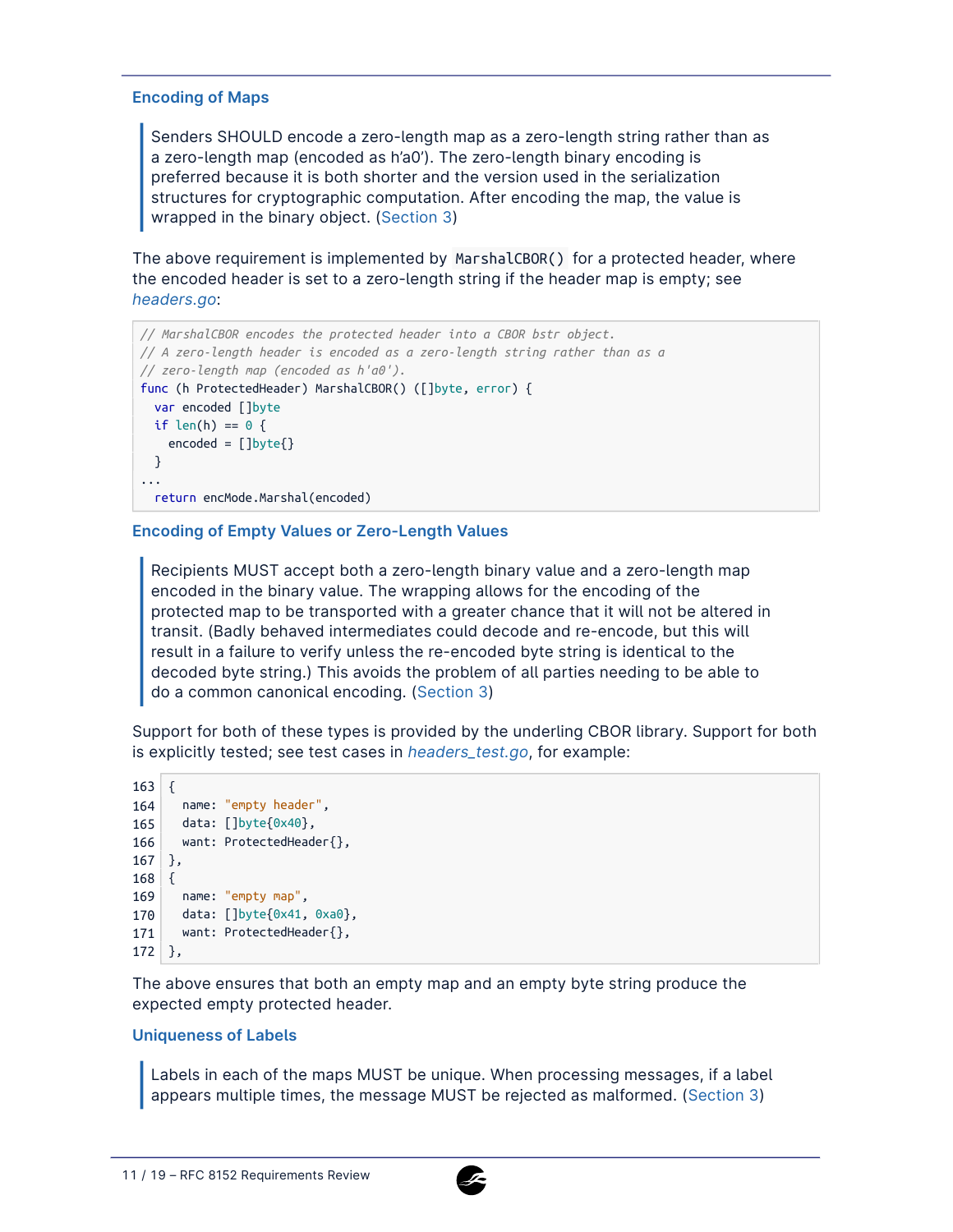Messages generated by the library use Go's map structure, which would not support duplicate labels. However, labels may be converted to a uint or int during encoding, potentially creating a collision. The library explicitly checks for duplicate labels in the header in the function validateHeaderLabel() in *[headers.go](https://github.com/veraison/go-cose/blob/8cef769ef52c8fc111a8b1e4da83649f1cb170d0/headers.go#L334-L375)*.

For messages parsed by the library, the following options decoding options are enforced in *[cbor.go](https://github.com/veraison/go-cose/blob/8cef769ef52c8fc111a8b1e4da83649f1cb170d0/cbor.go#L41)*:

```
39
// init decode mode
40
41
42
43
44
}
     decOpts := cbor.DecOptions{
     DupMapKey: cbor.DupMapKeyEnforcedAPF, // duplicated key not allowed
    IndefLength: cbor.IndefLengthForbidden, // no streaming
    IntDec: cbor.IntDecConvertSigned, // decode CBOR uint/int to Go int64
```
DupMapKeyEnforcedAPF enforces detection and rejection of duplicate map keys. APF means "Allow Partial Fill" and the destination map or struct can be partially filled. If a duplicate map key is detected, DupMapKeyError is returned without further decoding of the map. It's the caller's responsibility to respond to DupMapKeyError by discarding the partially filled result if their protocol requires it.

The go-cose library does not rely on this partial decode functionality, and passes along the resulting error when encountered.

Applications SHOULD verify that the same label does not occur in both the protected and unprotected headers. If the message is not rejected as malformed, attributes MUST be obtained from the protected bucket before they are obtained from the unprotected bucket. ([Section 3\)](https://datatracker.ietf.org/doc/html/rfc8152#section-3)

The go-cose library *does not* check for duplicate labels between the protected and unprotected headers, and as a result cannot strictly enforce that the protected header is preferred. However, the impact of this is minimal in practice, as the library maintains distinct maps for the protected and unprotected header entries. Therefore, a user retrieving a value from the protected header will never mistakenly receive a value from the unprotected header.

#### **Algorithm Paramters**

alg: This parameter is used to indicate the algorithm used for the security processing. This parameter MUST be authenticated where the ability to do so exists. ([Section 3.1\)](https://datatracker.ietf.org/doc/html/rfc8152#section-3.1)

As referenced earlier in this section, the Sign() function confirms that the existing algorithm identifier matches the signing algorithm if alg is present, or populates the alg label with the signing algorithm associated with the Signer. Therefore, under the intended use of the library, the alg parameter will always be present in the protected header. Note that, as identified earlier, a user may intentionally create a malformed message using the current API, if desired.

#### **Critical Parameters**

crit: The parameter is used to indicate which protected header labels an application that is processing a message is required to understand. Parameters defined in this document do not need to be included as they should be understood

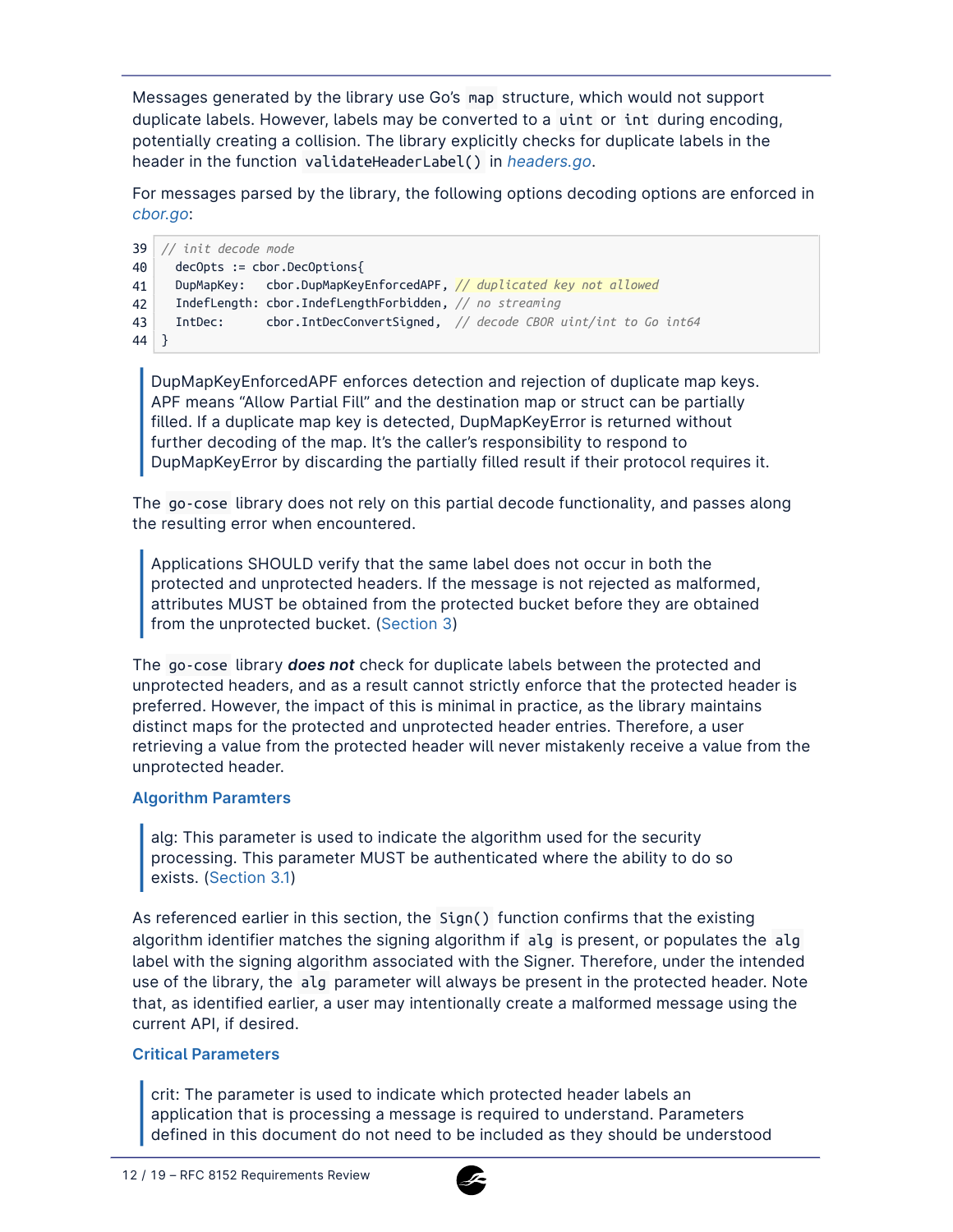by all implementations. When present, this parameter MUST be placed in the protected header bucket. The array MUST have at least one value in it. ([Section](https://datatracker.ietf.org/doc/html/rfc8152#section-3.1) [3.1](https://datatracker.ietf.org/doc/html/rfc8152#section-3.1))

The ensureCritical() function is responsible for ensuring the crit parameter is populated correctly in a protected header. If the crit parameter is present but the resulting map is empty, an error will be thrown in the function Critical() in *[headers.go](https://github.com/veraison/go-cose/blob/8cef769ef52c8fc111a8b1e4da83649f1cb170d0/headers.go#L139-L142)*:

```
139
140
141
142
       // if present, the array MUST have at least one value in it.
       if len(criticalLabels) == 0 \nmidreturn nil, errors.New("empty crit header")
       }
```
Integer labels in the range of 0 to 8 SHOULD be omitted. ([Section 3.1](https://datatracker.ietf.org/doc/html/rfc8152#section-3.1))

This requirement does not appear to be enforced by the library. Under normal usage they will not be included, but a user may explicitly add them if desired.

Integer labels in the range -129 to -65536 SHOULD be included as these would be less common parameters that might not be generally supported. [\(Section 3.1\)](https://datatracker.ietf.org/doc/html/rfc8152#section-3.1)

This requirement does not appear to be enforced by the library. A user is free to add these labels, however there is nothing requiring them to do so.

Labels for parameters required for an application MAY be omitted. Applications should have a statement if the label can be omitted. [\(Section 3.1\)](https://datatracker.ietf.org/doc/html/rfc8152#section-3.1)

This requirement is application-specific and out of scope for the go-cose library itself. A user has the ability to include or exclude any label they wish.

Applications SHOULD provide this parameter [content type] if the content structure is potentially ambiguous. [\(Section 3.1\)](https://datatracker.ietf.org/doc/html/rfc8152#section-3.1)

This requirement is application-specific and out of scope for the go-cose library itself. A user has the ability to include or exclude any label they wish.

#### **Key Identifiers and Message Identifiers**

kid: This parameter identifies one piece of data that can be used as input to find the needed cryptographic key. The value of this parameter can be matched against the 'kid' member in a COSE\_Key structure. Other methods of key distribution can define an equivalent field to be matched. Applications MUST NOT assume that 'kid' values are unique. There may be more than one key with the same 'kid' value, so all of the keys associated with this 'kid' may need to be checked. [\(Section 3.1\)](https://datatracker.ietf.org/doc/html/rfc8152#section-3.1)

Management of Signer and Verifier keys is not provided by go-cose . Therefore, this requirement is out of scope for the library. The library does facilitate the populating or parsing of the kid field by a user.

Partial IV: The 'Initialization Vector' and 'Partial Initialization Vector' parameters MUST NOT both be present in the same security layer. [\(Section 3.1\)](https://datatracker.ietf.org/doc/html/rfc8152#section-3.1)

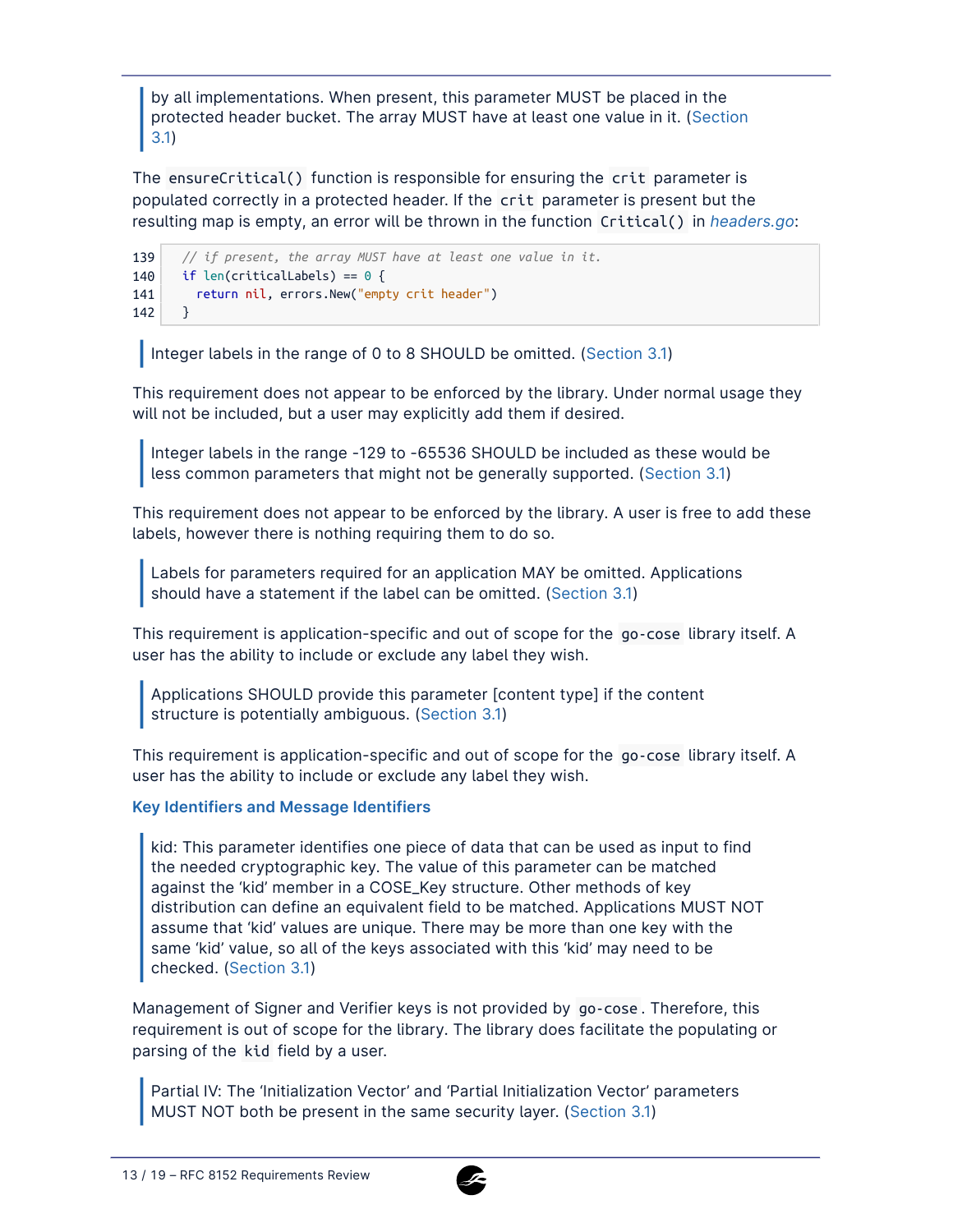The go-cose library does not provide any explicit support for these parameters. A user is free to set them within a message, but go-cose *will not* prevent usage that contradicts the above requirement.

#### **Signing Requirements**

signature: This field contains the computed signature value. The type of the field is a bstr. Algorithms MUST specify padding if the signature value is not a multiple of 8 bits. ([Section 4.1](https://datatracker.ietf.org/doc/html/rfc8152#section-4.1))

[Finding "Signature Size May Be Incorrect For Some Curves"](#page-5-0) highlighted some considerations with regards to signature sizes. The library uses byte arrays to store signature values, so signatures will always be a multiple of 8 bits. Therefore, the issue of padding is left to the underlying cryptographic implementation. No padding is specified (or needed) for the default supported algorithms, but guidance to users registering their own algorithms may be useful.

### **Out of Scope Requirements**

The later portions of the RFC are concerned with encryption-related requirements, key management-related requirements, and algorithm-specific security considerations. The current version of go-cose does not directly support encryption/decryption or the management of keys. Therefore, specific requirements around key identifiers, key types, initialization values, allowed usages, etc. were not considered in scope for the purposes of this review. Requirements from [Section 7](https://datatracker.ietf.org/doc/html/rfc8152#section-7) of the RFC or later were not validated as part of this assessment.

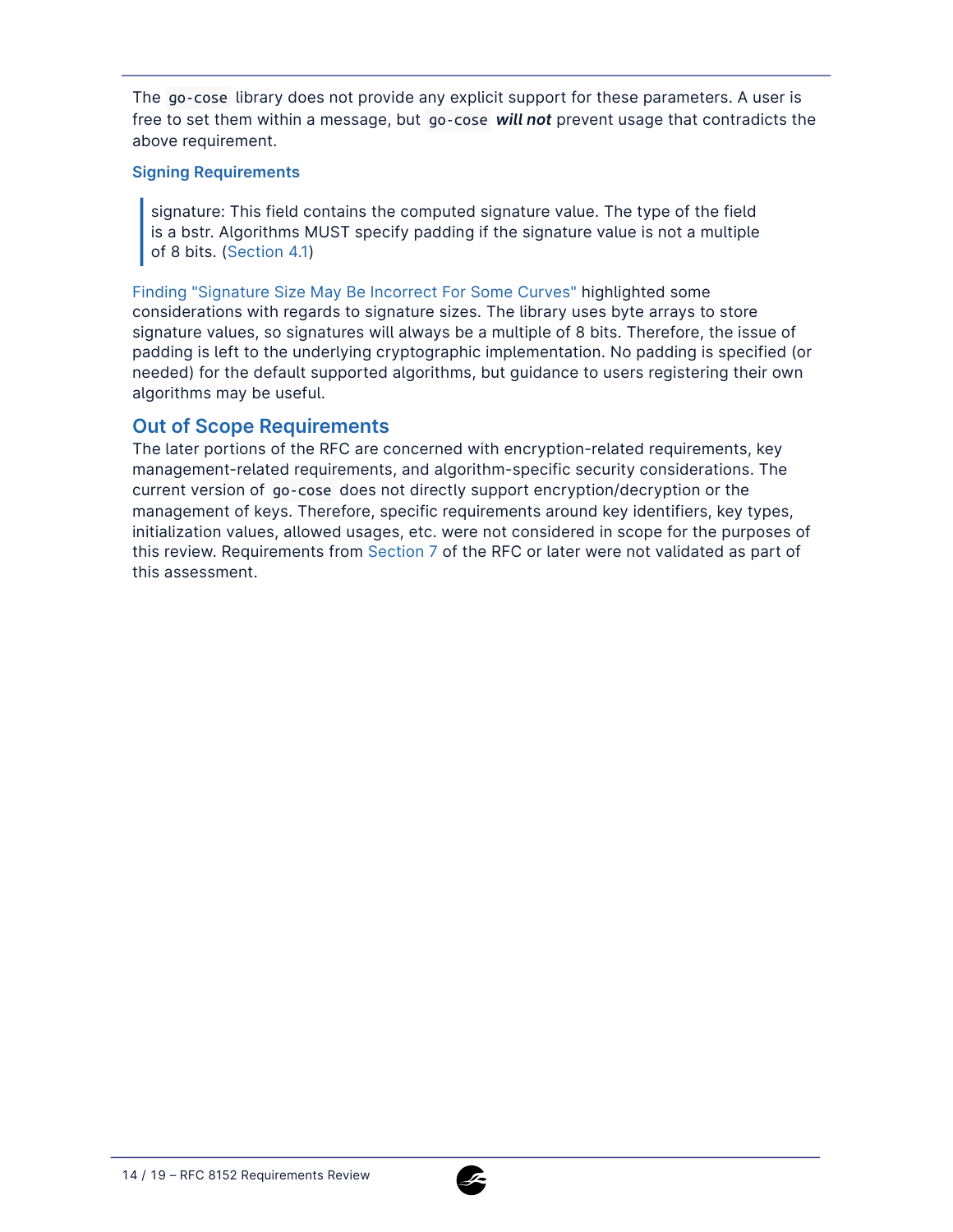# **7 Additional Comments**

The following comments are about some noteworthy points about the go-cose library, though none of them can be deemed a true security issue. Most relate to source code documentation. Given that the go-cose library is open source and API documentation will be published on [https://pkg.go.dev/,](https://pkg.go.dev/) it is recommended to ensure all documentation is consistent, clear, and concise.

Following the initial reporting of these issues to Microsoft, the following pull request was created: <https://github.com/veraison/go-cose/pull/61>. This PR addresses documentationrelated comments highlighted in this section.

#### *algorithm.go*

- 58 *// Hash is the hash algorithm associated with the algorithm.*
- 59 *// If HashFunc presents, Hash is ignored.*
- 60 *// If HashFunc does not present and Hash is set to 0, no hash is used.*
- 61 Hash crypto.Hash
- Line 59: "presents" should read " is present".
- Line 60: "HashFunc does not present" should read "If HashFunc is not present".
- 63 *// HashFunc is the hash algorithm associated with the algorithm.*
- 64 *// HashFunc is preferred in the case that the hash algorithm is not*
- 65 *// supported by the golang build-in crypto hashes.*
- 66 *// For regular scenarios, use Hash instead.*
- 67 HashFunc func() hash.Hash

#### • Line 65: "build-in" should read "built-in".

140 *// computeHash computing the digest using the hash specified in the algorithm.*

- 141 *// Returns the input data if no hash is required for the message.*
- 142 func (a Algorithm) computeHash(data []byte) ([]byte, error) {

#### • Line 140: "computing" should read "computes"

- 156 *// RegisterAlgorithm provides extensibility for the cose library to support*
- 157 *// private algorithms or algorithms not yet registered in IANA.*
- 158 *// The existing algorithms cannot be re-registered.*
- 159 *// The parameter `hash` is the hash algorithm associated with the algorithm. If*
- 160 *// hashFunc presents, hash is ignored. If hashFunc does not present and hash is*
- 161 *// set to 0, no hash is used for this algorithm.*
- 162 *// The parameter `hashFunc` is preferred in the case that the hash algorithm is not*
- 163 *// supported by the golang build-in crypto hashes.*
- 164 func RegisterAlgorithm(alg Algorithm, name string, hash crypto.Hash, hashFunc func()  $\mapsto$  hash.Hash) error {
- Line 156: "cose" should be stylized "COSE" for consistency.
- Line 160: "hashFunc presents" should read "hashFunc is present".
- Line 160: "does not present" should read "is not present".
- Line 163: "build-in" should read "built-in".

The following caveats also apply to the external algorithm registration mechanism, as implemented:

- There is no API to verify whether a given extension algorithm has been registered or not; applications must attempt a registration and filter on the error condition.
- There is no mechanism to deregister an algorithm. Once a registration has occurred, it will remain active until the end of the current process.

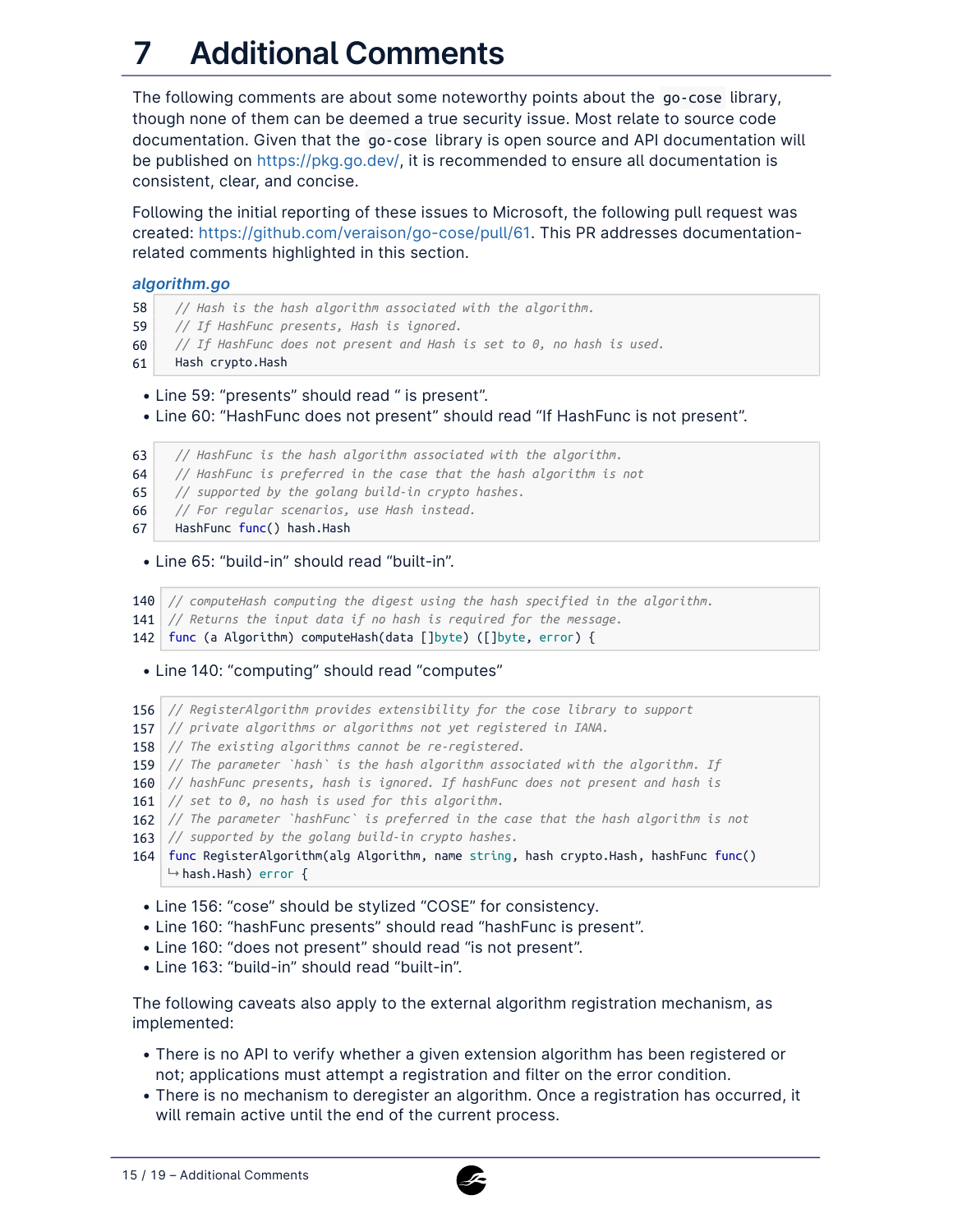• The registration is performed through a global map. There is no mutex protection: concurrent accesses from several distinct threads ("goroutines") may lead to adverse effects, including multiple registrations of an algorithm, overwriting of an existing registration, or a panic due to out-of-bounds memory access. The calling application is expected to apply its own locking to ensure that no other thread may access the library (including for merely verifying a signature) while any thread is performing a registration; however, this aspect is entirely undocumented.

These issues were reported to Microsoft, leading to the following pull request: [https://](https://github.com/veraison/go-cose/pull/62) [github.com/veraison/go-cose/pull/62.](https://github.com/veraison/go-cose/pull/62) This PR adds a mutex to the registration function, which prevents a potential race condition due to concurrent access.

#### *ecdsa.go*

```
39
// ecdsaKeySigner is a ECDSA based signer with golang built-in keys.
40
type ecdsaKeySigner struct {
```
• Line 39 should be "ECDSA-based" (with a hyphen). A similar comment applies to line 62 and line 120.

 *// Sign signs digest with the private key, possibly using entropy from rand. // The resulting signature should follow RFC 8152 section 8.1.* 76 *// // Reference: https://datatracker.ietf.org/doc/html/rfc8152#section-8.1* func (es \*ecdsaKeySigner) Sign(rand io.Reader, digest []byte) ([]byte, error) {

The crypto/ecdsa implementation is safe to use, however it does not follow the SHOULD recommendation from the linked RFC. Moreover, this implementation **will** utilize the provided randomness source, so the comment specifying "possibly using entropy from rand" may be misleading. Per [RFC 8152](https://datatracker.ietf.org/doc/html/rfc8152#section-8.1):

Implementations SHOULD use a deterministic version of ECDSA such as the one defined in [RFC 6979]. The use of a deterministic signature algorithm allows for systems to avoid relying on random number generators in order to avoid generating the same value of 'k' (the per-message random value).

Whereas [crypto/ecdsa](https://pkg.go.dev/crypto/ecdsa) specifies:

Package ecdsa implements the Elliptic Curve Digital Signature Algorithm, as defined in FIPS 186-4 and SEC 1, Version 2.0.

Signatures generated by this package are not deterministic, but entropy is mixed with the private key and the message, achieving the same level of security in case of randomness source failure.

The implemented approach is safe, but the documentation could be updated to better reflect the implemented behavior.

96 *// encodeECDSASignature encodes (r, s) into a signature binary string using the*

97 *// method specified by RFC 8152 section 8.1.*

98 func encodeECDSASignature(curve elliptic.Curve, r, s \*big.Int) ([]byte, error) {

Other function documentation links to the associated RFC when cited, so it is recommended to do so here. A similar comment applies to Line 110.

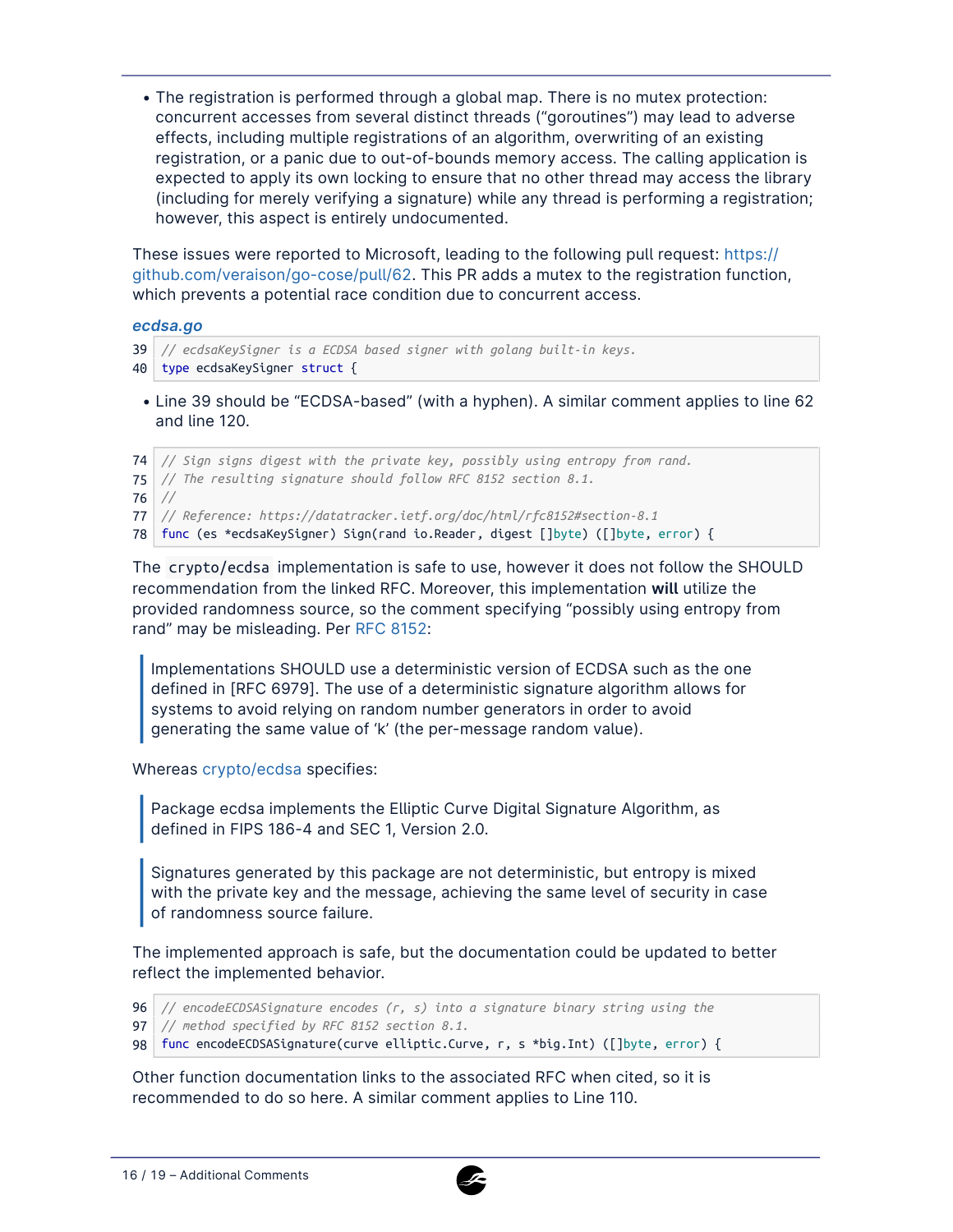#### *ed25519.go*

Documentation in this file consistently refers to "EdDsA", which is not a typical stylization. It is recommend to use "EdDSA" instead.

#### *headers.go*

```
146
// ensureCritical ensures all critical headers present in the protected bucket.
147
func (h ProtectedHeader) ensureCritical() error {
```
• Function description on line 146 is grammatically unsound. Intended comment was probably: "[…] ensures all critical headers *are* present […]".

| 399 | if , ok := hlv.value.(big.Int); ok {                                                   |
|-----|----------------------------------------------------------------------------------------|
| 400 | return errors.New("cbor: header label: int key must not be higher than $1 < 63 - 1$ ") |
| 401 |                                                                                        |

• The underlying cbor library maps negative integers to the int64 type, except when they are out of the representable range of that type (the CBOR "negative int" type can encode values down to  $-2^{64}$ , but the Go int64 type cannot go below  $-2^{63}$ ), in which case a big.Int value is used instead. The code on lines 399-401 rejects that case. Note that nonnegative integers greater than  $2^{63}$ -1 are also rejected upon decoding by the use of the IntDecConvertSigned option of the cbor decoder (set in cbor.go , line 43): this value makes the cbor backend force all integers to the signed int64 type, and an error is triggered for an out-of-range value. The main effect is that integer label values in the  $-2^{64}$  to  $-2^{63}$ -1 and the  $+2^{63}$  to  $+2^{64}$ -1 ranges, which are nominally valid per RFC 8152, are rejected by the go-cose library. Fortunately, this is unlikely to be much of a problem in practice: standard integer labels are explicitly allocated as much smaller values, and there is little reason to use large integers even for private-use, application-specific labels, in particular because such large labels increase the encoding size.

The above caveats are now noted within the library as part of [https://github.com/veraison/](https://github.com/veraison/go-cose/pull/61) [go-cose/pull/61](https://github.com/veraison/go-cose/pull/61).

#### **README.md**

```
46
// create message to be signed
47
msg := cose.NewSign1Message()
48
msgToSign.Payload = []byte("hello world")
49
msg.Headers.Protected.SetAlgorithm(cose.AlgorithmES512)
```
• Line 48 refers to the undefined variable msgToSign, and should likely refer to the previously defined msg instead. Alternatively, msgToSign could be used uniformly to remove any ambiguity as to its intended usage.

#### *sign1.go*

```
87
88
89
90
            // fast message check
            if !bytes.HasPrefix(data, sign1MessagePrefix) {
                    return errors.New("cbor: invalid COSE_Sign1_Tagged object")
            }
```
• The message decoding function includes an explicit check on the first two bytes of the encoded message, to verify the presence of the tags #6.18 (explicit tag for a Sign1 message) and #4.4 (tag for an array of 4 elements). The reference byte values are for the *minimal-length* encodings of both tags, each on a single byte (the fact that the explicit #6.18 tag uses a single byte is then used on line 94, where that byte is skipped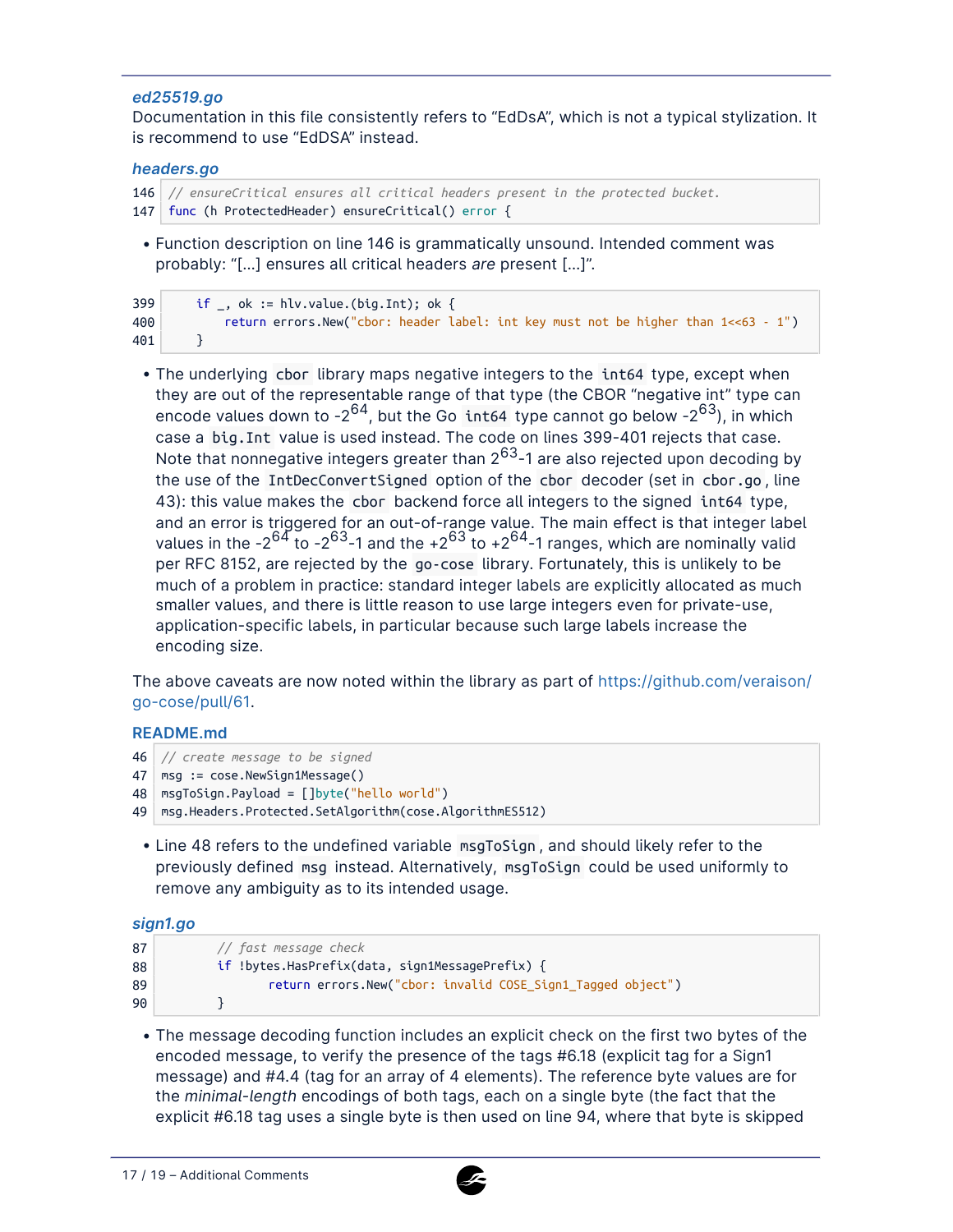in a sub-slice). However, CBOR permits non-minimal length encodings as well; e.g. the tag #6.18 is normally encoded as a single byte of value 0xD2, but it could also use a two-byte encoding 0xD8 0x12 (or even longer encodings). COSE does not forbid such non-minimal encodings (canonical encoding is mandated only for the synthetic structures such as Sig\_structure , which are used as input to cryptographic algorithms, but not for actual on-the-wire objects). Thus, go-cose would reject some nominally valid COSE signed messages. However, it may be argued that there is no reason for an encoder to use a non-minimal encoding, and enforcing slightly stricter rules than the RFC in that respect can be viewed as a desirable feature of the library.

130 *// check algorithm if present.*

131 *// `alg` header MUST present if there is no externally supplied data.*

• Line 131: "MUST present" should read "MUST be present". A similar comment applies to Line 168.

*signer.go*

```
• Line 32: there are too many backquotes after " crypto. Signer".
32
// All signing keys implementing `crypto.Signer`` with `Public()` outputing a
33
// public key of type `*rsa.PublicKey`, `*ecdsa.PublicKey`, or
34
// `ed25519.PublicKey` are accepted.
45
// RFC 8230 6.1 requires RSA keys having a minimun size of 2048 bits.
```
46 *// Reference: https://www.rfc-editor.org/rfc/rfc8230.html#section-6.1*

47 if vk.N.BitLen() < 2048 {

48 return nil, errors.New("RSA key must be at least 2048 bits long")

49 }

• Line 45: "minimun" should read "minimum".